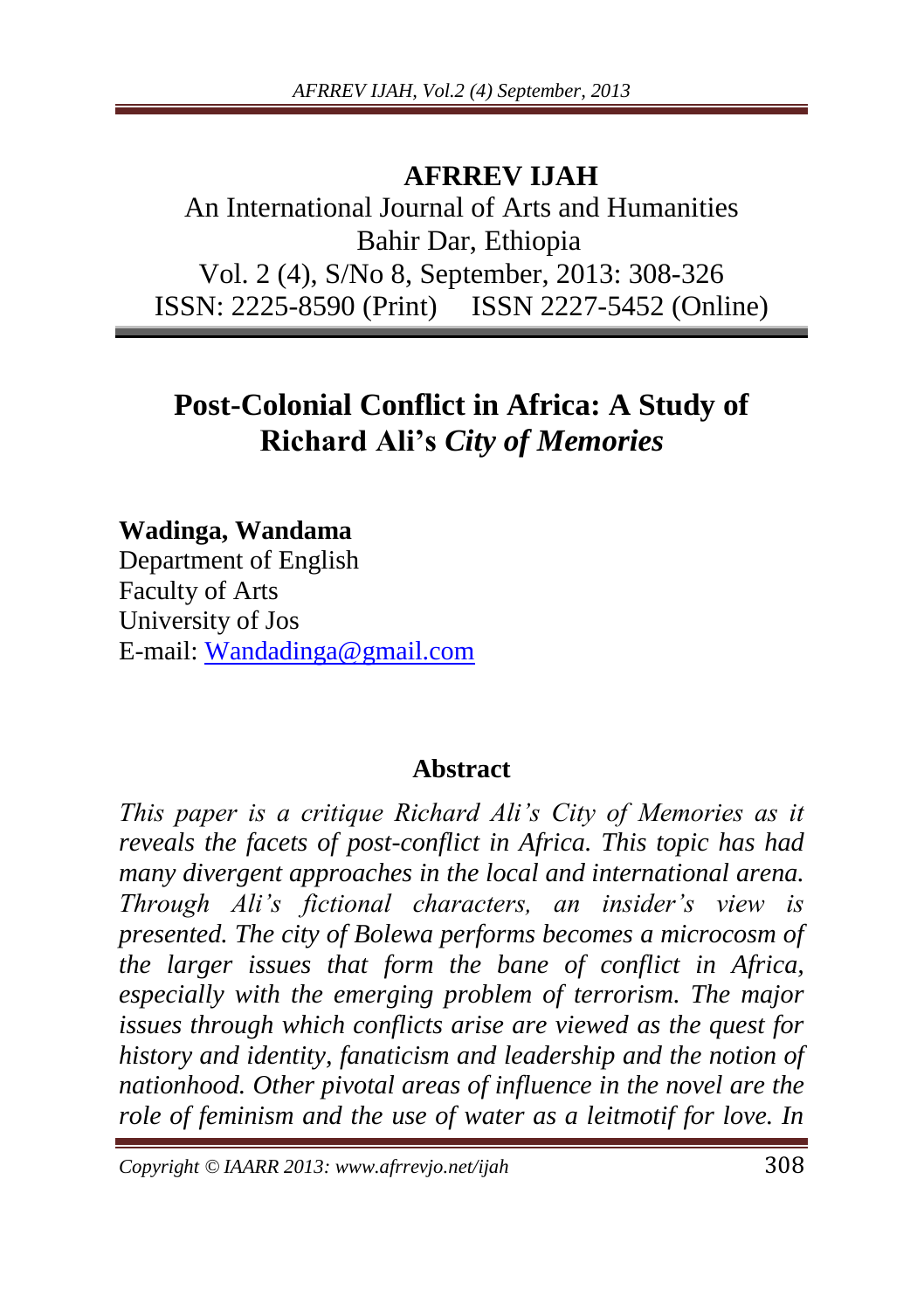*the protagonists of Ali"s City of Memories, the labyrinth of history, religion and politics are surmounted for the experience of a stirring love story.*

#### **Introduction**

Post colonial conflict in Africa has been a topical issue since many African nations gained their independence in the 1960's. The backdrop of these conflicts has been as varied as the nations of the continent itself. This paper is an attempt to approach contemporary Nigerian fiction as it presents these conflicts in the fictional communities of the North-East and North-Central regions of Nigeria. According to Anup Shah, conflict issues in Africa has been "ignored, oversimplified, or excessively focused on limited aspects" In order words, an insider's view is necessary for an understanding of the matters arising and the context in which these matters arise. Shah has also stressed that "occasional coverage is provided, but not anywhere near the volume like we had seen during the build up and the ensuing crisis in Kosovo, or Iraq or Palestine/Israel, each of which were serious conflicts but in terms death and displaced, were often far less than many conflicts in Africa. This is an accusation of the neglect from political and economic super powers above at the expense of developing countries of the world. Shah relies heavily on the yearlong study done by Virgil Hawkins on some major media outlets in the year 2000. According to him,

> Death toll from conflict in the Democratic Republic of Congo is literally one thousand times greater than that in Israel-Palestine, yet it is the object of greater media coverage… intricacies and nuances of the conflict, political situation and peace process are almost obsessively analyzed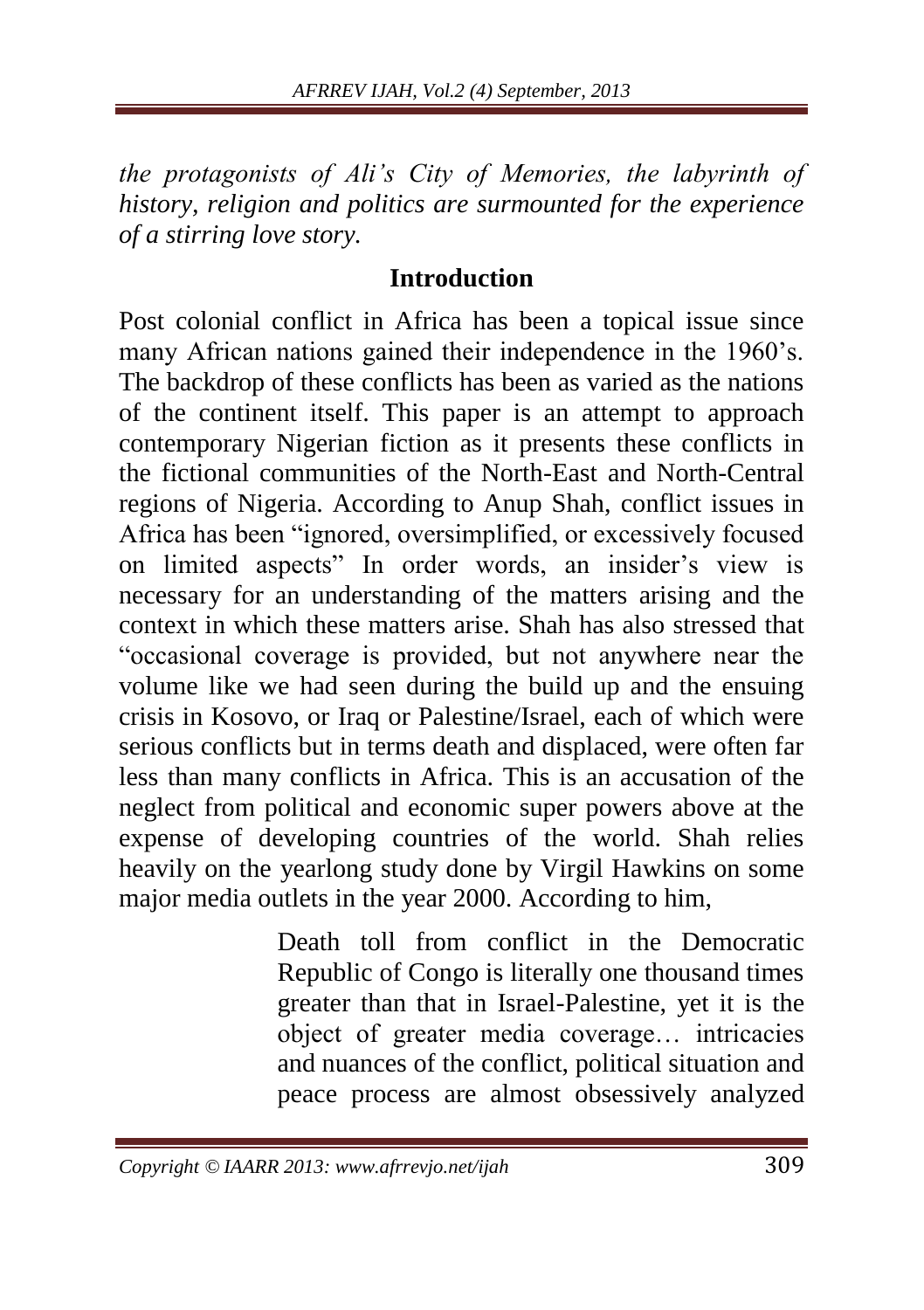and presented …. African conflicts are frequently brushed off and dismissed as being chaotic, or worthy of some vague pity or humanitarian concern, but rarely of any in-depth political analysis.

This view is also held by Shirley Mthethwa-Sommers who also believe that it is due to general impression that "Africans are enraged beings who murder one another ebulliently and are therefore, undeserving of extensive media coverage." This scholar reviewed a book titled *Ethnic Conflicts in Africa* and highlights some pertinent issues in the review. Among them is the posture that "colonial powers utilized the segmentation of ethnic groups to their advantage. The divide-and-rule policies of colonial administrators assured the docility of different ethnic groups and thus shielded them from the menace of insurrection. Another bone of contention is the rivalry between the economically secure and the poor. They often turn to ethnicity as an anchor, particularly if those who are better off belong to a different ethnic group. According to her this is not mere jealousy but the inability or refusal of those who possess wealth to distribute resources.

These are commonly held views by people within and outside the continent. Subsequently, an attempt shall be made to compare these views to the depiction of socio-political conflict in Richard Ali's *City of Memories*.

# **The Quest for History and Identity**

A Zambian Chief once remarked that "my people were not Soli until 1937 when the Bwana D.C told us we were… the concept of Zulu as a distinct ethnic group did not emerge until 1870 (Bob Geldof) this concept of identity is reiterated in *City of*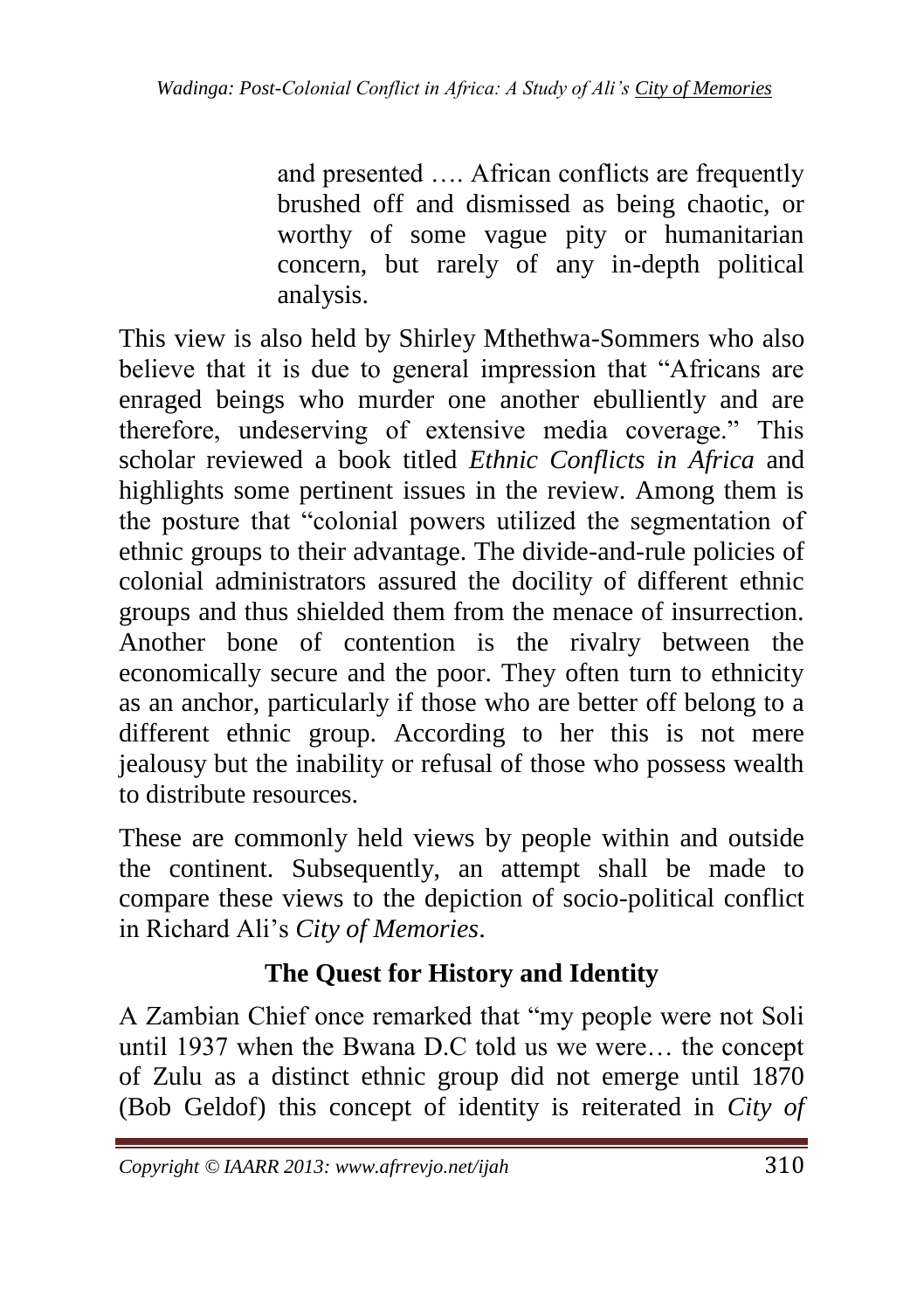*Memories* through its major characters. These are Faruk Dibarama, Rahila Pam and Ummi al Quassim.

Faruk's quest for identity begins when his love affair with Rahila causes a huge stir between the families. This quest is an introduction to the history of dynasties and philosophies which influenced groups of people to carve out an identity for themselves. Faruk is considered an enemy by Rahila's mother because his father is not just a Muslim but also her political opponent. This results in Rahila returning Faruk's engagement ring. This makes Faruk seek advice from the motherly Hussena who directs him to find answers from the history of his mother's experience with the powerful suitors striving for her love. It seemed like history was repeating itself all over again. In defense of his identity Faruk tells Rahila:

> Maybe am comfortable with my identity, but not in the way you think. My Father's Fathers are Kanuri, his mother is not, she was actually from Tera tribe now in Gombe district, my Mother's grandfather was Fulani but I cannot say was Fulani for she couldn't speak a word of Fulfulde; she spoke Hausa. So which one do you want me to claim as my identity... I could be you Rahila- a finder of middle grounds. For me to take myself seriously, exclusively as you would, means fragmenting myself into at least seven bloodlines, seven cultures (Ali, 132).

Faruk's history and identity reveals that the painful past which his parents left at Bolewa was manipulated by two men madly in love with the same woman. The other casualties were only instruments used to play out the bloody incident which ended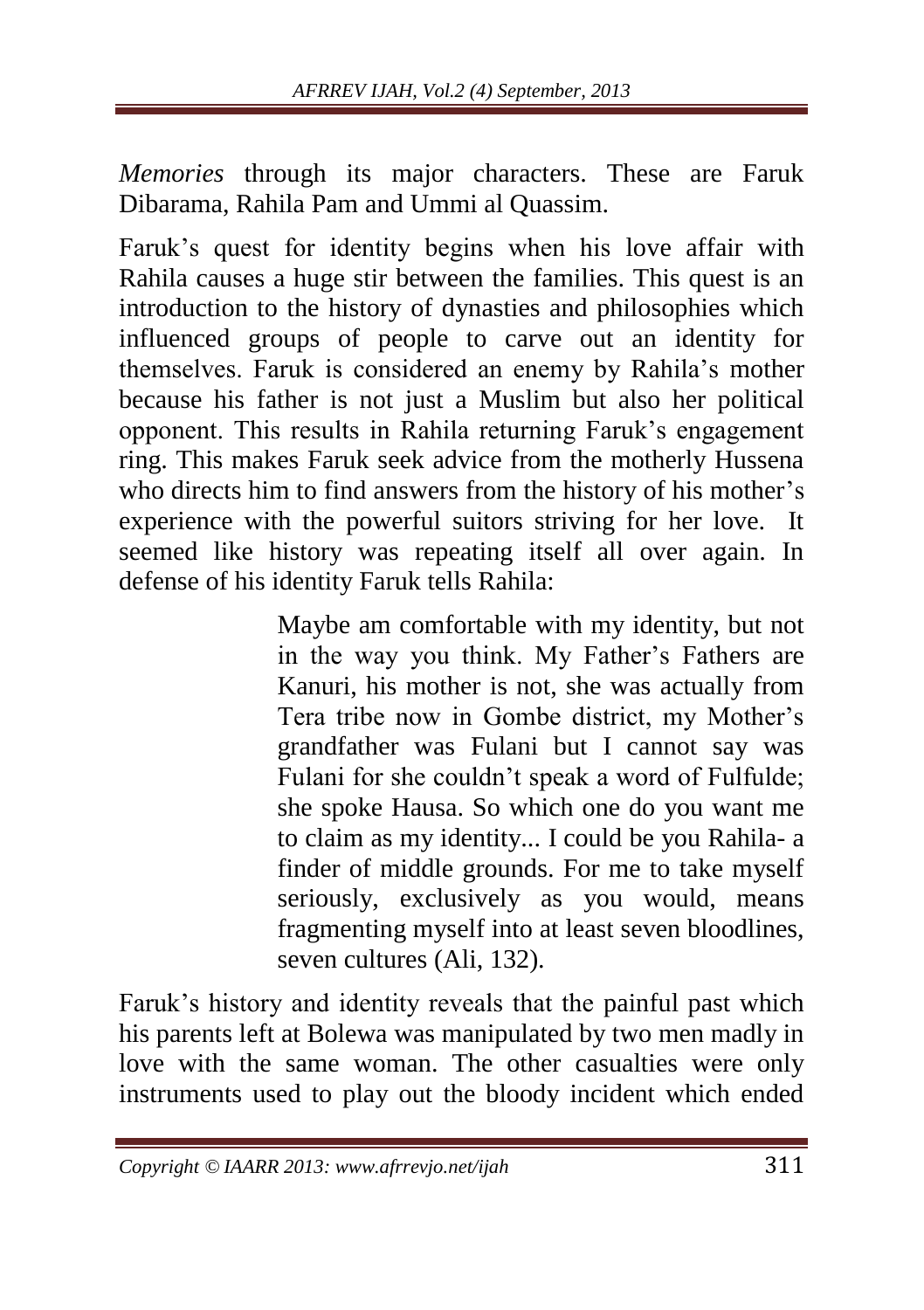the lives of both men. The engagement in war over of the love of a beautiful woman is a universal theme resonating from Greek history in the battle for Helen of Troy. In Faruk's philosophy, the one identity that he lives by; is the identity of love. As far as Faruk is concerned, the dichotomy of tribe and religion is a cultural construction that can be fully integrated where there is no compulsion. This view is expressed by the reigning Emir of Bolewa when Faruk interviews him about the uniqueness of the Bolewa community. The Emir explains that:

> Bolewa is a unique Emirate, Suleiman al Quassim got his flag from Caliph Bello, son of Uthman dan Fodio, but his influences were not those of Sokoto or Gwandu. Suleiman was a Fulani soldier for the Saifuwa sultans of Kanem Borno before he fell out with them and fled here to the Southern tip of Borno… his influences, though he was soldier were from a Zaghawa scholar named Yazid al Hakim, who had in turn been instructed in Persia in a tradition of Shia … so while our ancestor remained a Sunni, he was partial to the Sufi teachings of his teacher al Hakim and not dan Fodio or Imam Malik… for him, all monotheists were brothers, and while he felt the Marghuzawa and their traditional beliefs should be exposed to Christianity or preferably Islam, he expressly forbade their persecution (Ali, 187).

Thus, Faruk's discovery is also the discovery of an ideal community. The conjectures that brought about the trail of a bloody history of conquests and wars, based on religious and tribal philosophies has wasted precious human lives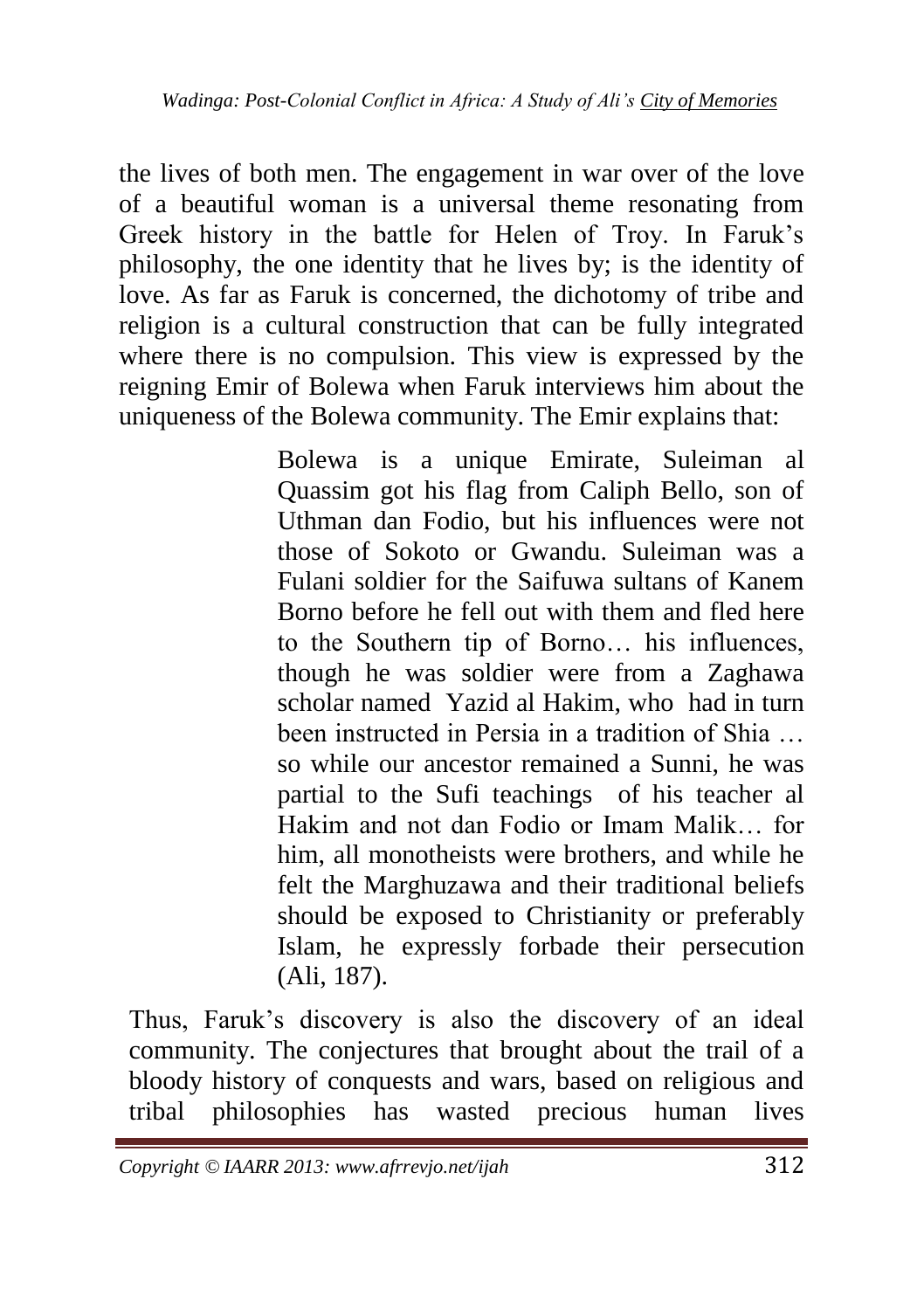unnecessarily. In Faruk's view, his discovery of his parent's history has shown that unfulfilled love can lead to insanity as with his mother. Beyond this, Faruk is told by the reigning Emir that,

> The past is the place of our memories; it is the garden where the flowers of memory never die. Corruption comes with time. That is why we age and the aging, the growing worse cannot be stopped. But we can slow its progress with one of our own, a progress into the past to our own city of memories… For if we push our memories and experiences far back enough, there is always a paradise of some sort, an Eden before the fall… (Ali, 192)

It is Faruk's initiative to pick up the past, stitch it together and decide what action to take in order to create a future with a memorable past. He remembers the peaceful past of Bolewa before the conflict and takes it as a memory that will guide him into a peaceful future, implementing the philosophy of Suleiman al Quassim who tailored Bolewa to become a sanctuary for all its inhabitants despite the prevalence of Jihads of in the  $19<sup>th</sup>$  century.

Rahila Pam's quest for history and identity begins with her interest in Student's unionism. This interest is shared with her father who was also a unionist. She is a child raised by elitist parents but a disagreement ensues when she falls in love with Faruk. Eunice Pam reflects on the scandal of her daughter having an affair with Faruk as a personal slight against her image in the society. Hardly did she examine the situation as a natural occurrence in the maturity of a young woman. Her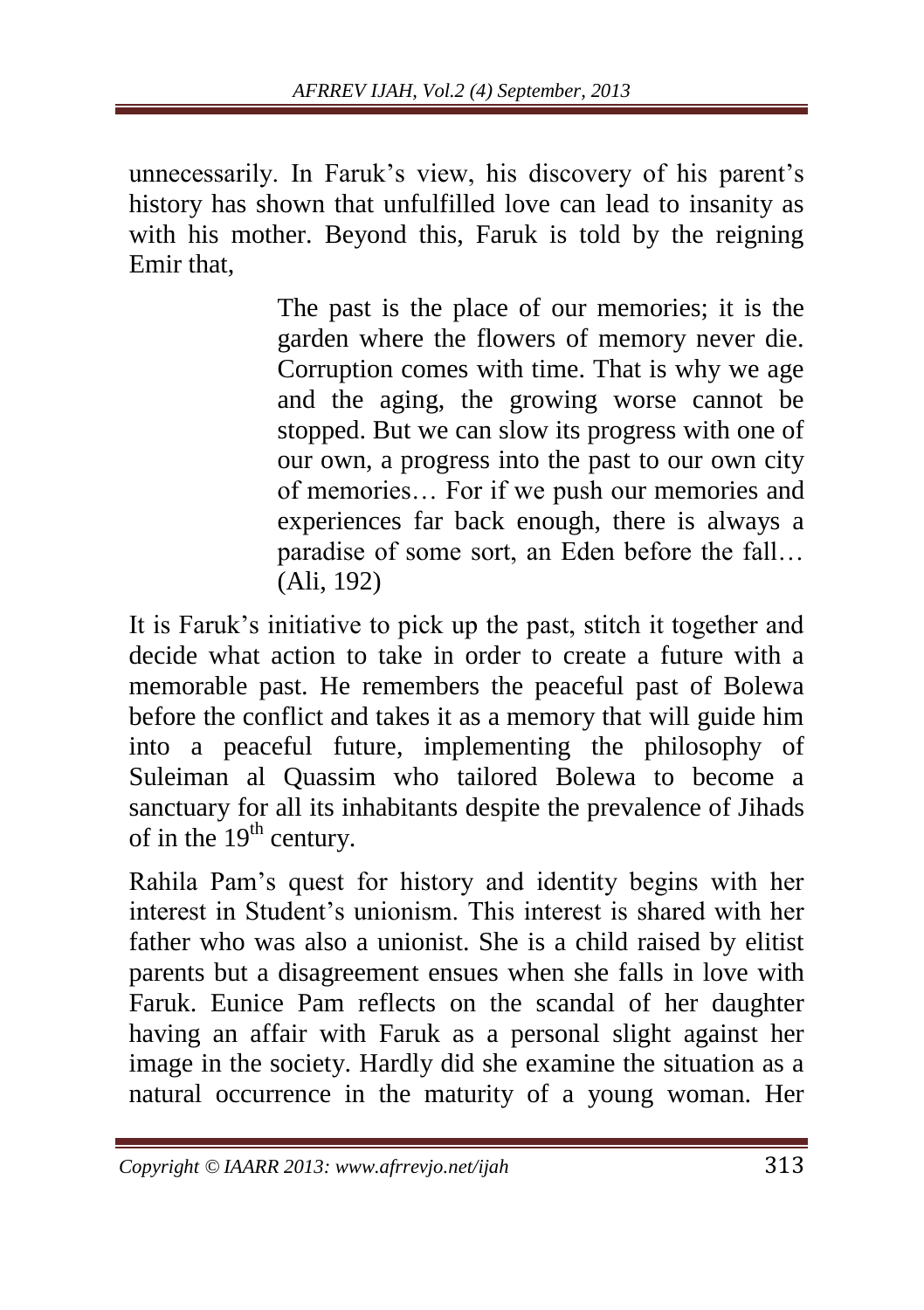aggressive reaction initially causes the result she desired; but her declaration of war against Ibrahim Dabirama and all he stands for, boomerangs against her. After Eunice Pam's arrest, Rahila confronts the ugly image of the extreme measures taken by her mother in the name of love. Rahila's journey of self discovery comes towards the end of the novel. She laments over the loss of innocent lives over the purely personal matter. Her disenchantment leads her to a Bible College in the outskirts of town where she isolates herself pull her thoughts together. By this time, Eunice Pam had been accused of treason for orchestrating an upheaval. Rahila Pam shows herself to be a rational thinker. At first she had inwardly accused Ponsahr, the pastor, of bigotry until she heard the full sermon. In her thoughts she accuses religion of turning a blind eye to African slavery. She is convinced that no religion has been able to explain how the Slavers had enslaved Africans in the name of God or Allah. Her sojourn at the Bible College was not one for strengthening her faith but for her own self discovery. She had been hiding behind the portrait of her powerful mother not having the courage to step forward for what she really believes in. Because Rahila had built a towering image of strength around herself, she is afraid that her present predicament may prove that she is a weakling. She explains to Funmi that, "I could not understand it and set out to redefine my nature and my place in the scheme of history. My relations with everything, with the class I was born in, and all the other social obligations… my coming here is the maturing of that contradiction" (Ali, 254).

The contradiction here is that Rahila who believes in freedom from all forms of oppression is being tested to prove her beliefs in a personal way. The test is evident in her ability or inability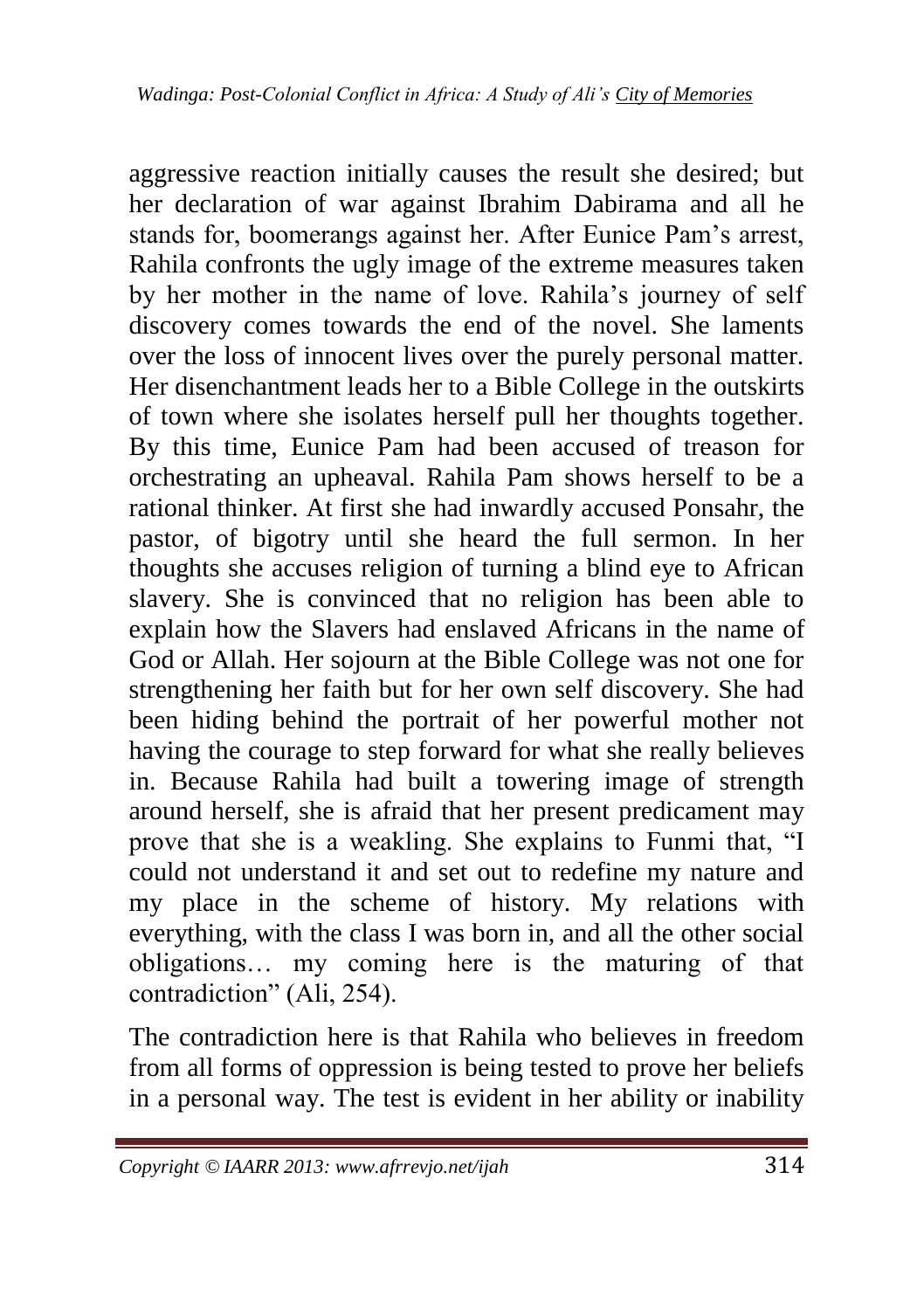to free herself from the imposed prejudice that her mother is instilling into her. Can she see Faruk as an intelligent and attractive suitor without the question of ethnicity or religion? She probes the question: who is Faruk, and who am I. The difficulty lies in the question of the possibility of isolating herself from the history that has made her. If that is impossible, then how has that history shaped her personality and how will it influence her choices? For Rahila, it is process of defining herself and deciding how she will face the future. What she readily admits, is her love for Faruk. She tells Funmi that people cannot approve of her relationship with Faruk because they have dared to love each other. Is love, a force strong enough to overcome the obstacles that have been set before her? This is a question that she must answer independently before she faces the world. According to her father George Pam, the society is not working because there is a lack of mechanism for keeping society in balance therefore the society is in a dystopia. He tells Rahila that,

> For example, decades back we had the Northern Nigeria Development Company which had been formed in the 1920's as a balancing mechanism for the Northern Region—everyone knew what to expect, a sort of charter, disagreements were settled in conferences. In the late 50's and 60's, the mechanism of balance was the NPC party Chairman, Sir Ahmadu Bello… he was assassinated in the Igbo coup in 1966 and everything here went out of a whack—a vacuum ensued. Into that space Eunice Pam and her counterparts had sneaked in their fundamentalisms (Ali, 95).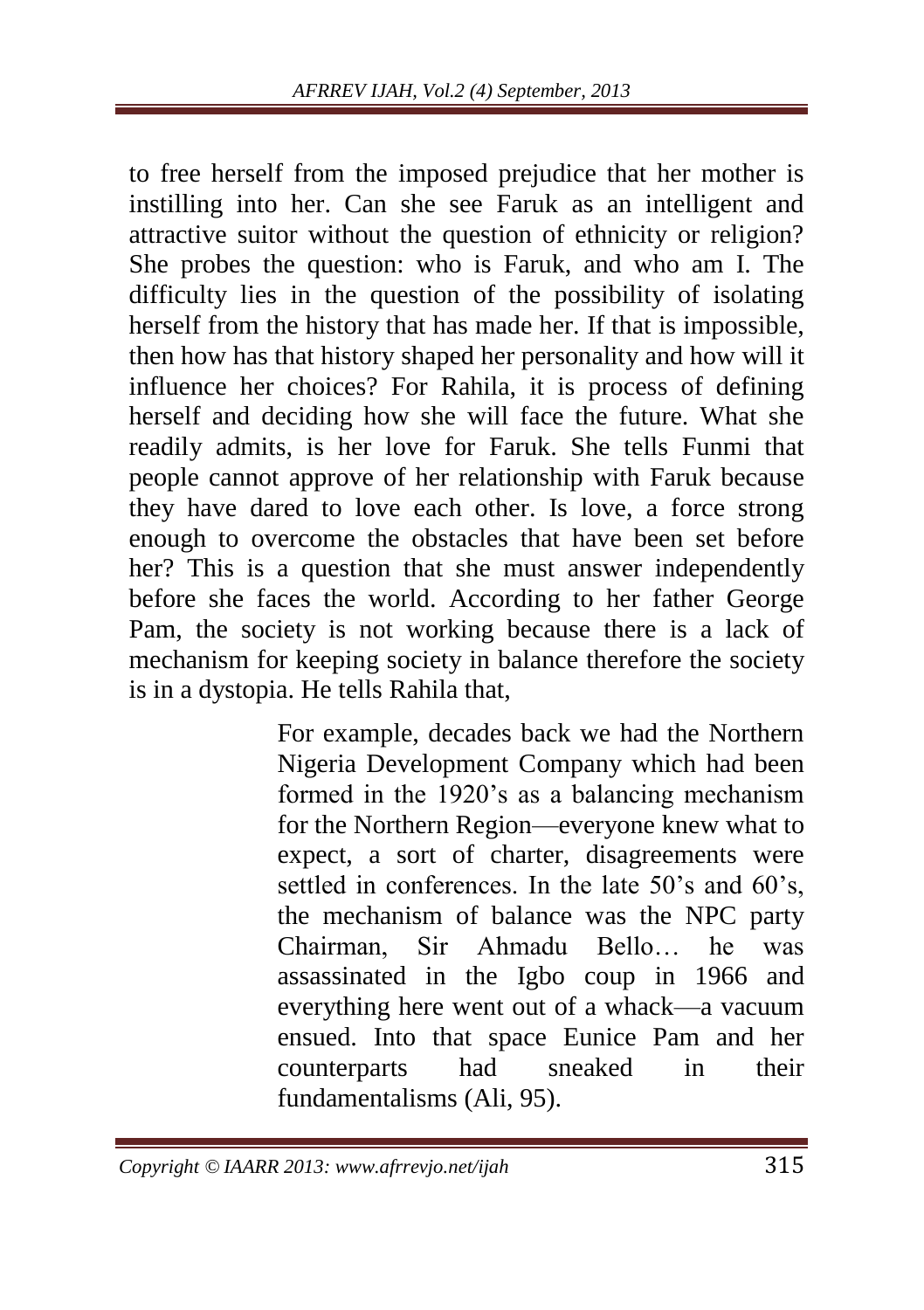A divisive structure has already been set. It is Rahila's choice to fall into it, or step out of it. Her choice is not surprising because she has been portrayed as a strong willed personality. She is torn between love for her mother and love for Faruk, two parallels that will not meet especially for Eunice Pam. Faruk shows himself as reasonable and forgiving person because he tries to secure the release of Eunice from clutches of the government who see her actions as seditious.

The quest for identity and history is also identifiable in Ummi al Quassim beginning from her autobiographical notes and culminating in her insanity. This insanity is first revealed through the foreshadowing technique used by Richard Ali. In the love notes between Ahmed Anwar and Ummi; Ahmed expresses his love for Ummi using the word "ishq" to emphasize its intensity. Hussena Bukar later explains that this word implies the "beyond" of love as equivalent to madness. This becomes the background to which the feud between Ummi's lovers burnt up the Emir's stables and later caused the killings in Bolewa. Eventually, the object of their love looses her mind from the trauma of all the ensuing events. Ummi is a victim of the fate foretold by an old woman she once met by the stream when she was a young maiden. The woman had said to her: "Your beauty shall ensnare Lions/ Ruining Princes and Commoners… Your beauty shall never fade/ For it carries sorrow by its side. In her autobiographical notes she succumbs to her sad fate when she writes thus: My first glimpse and my first infantile wail were to the setting sun and so it my life has played out – setting sun after setting sun (Ali, 69). In her surrender to fate and its sorrowful attachment, her mind is too fragile to comprehend such an unfortunate tragedy. She was later hospitalized after the riots at Bolewa and Ibrahim Dibarama loses his beautiful wife who it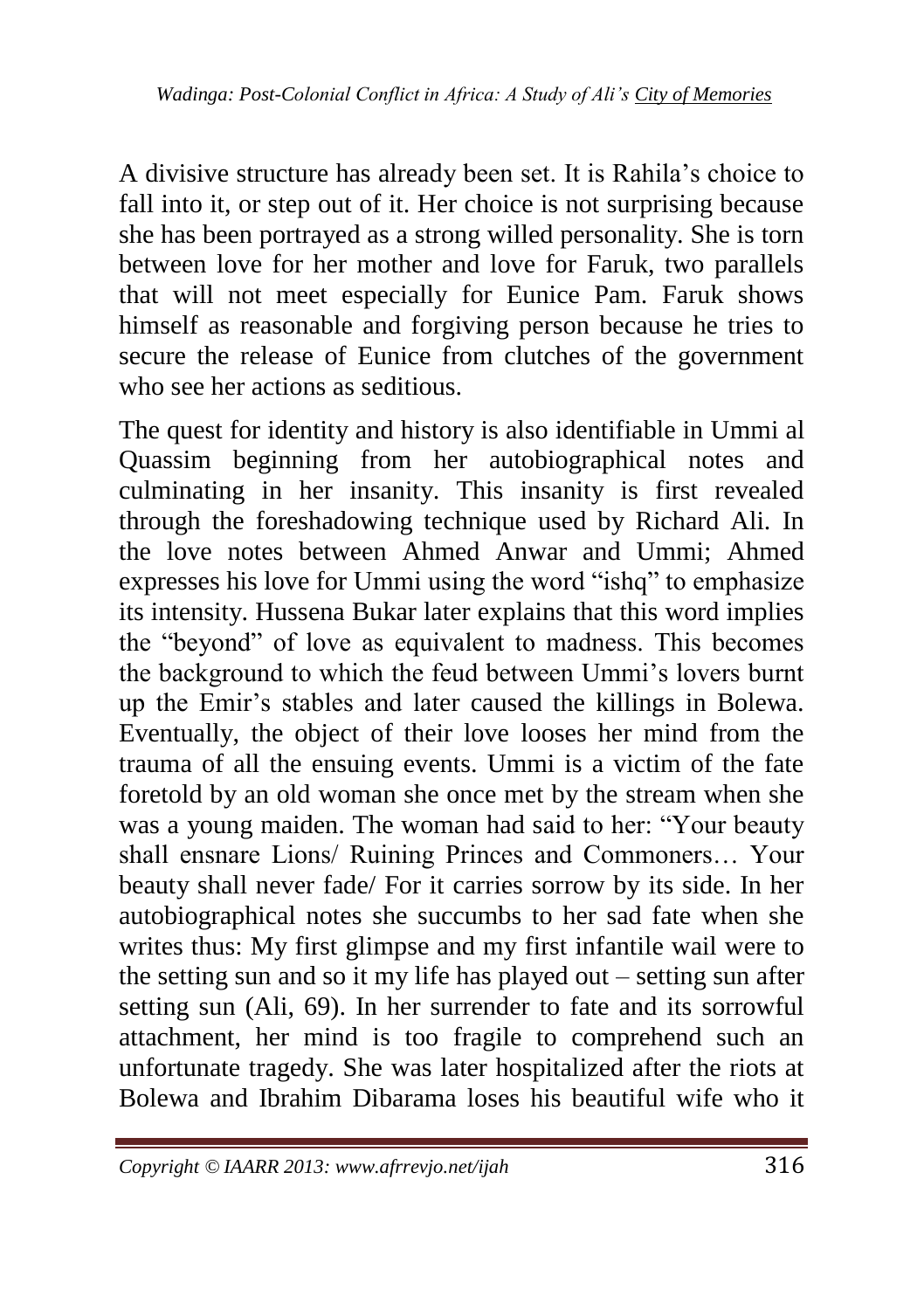seems never really belonged to him in the first place. Her true love is Ahmed Anwar but her marriage to Ibrahim Dibarama was arranged by Hussena Bukar and Hassan Abba to conveniently end the rivalry between the two Princes. Ibrahim Dibarama's gain from the marriage arrangement was for him to find some direction in his life after the trauma of the Nigerian civil war. The memoir is inconclusive because by its conclusion Ummi is psychologically strained. Right from the early scribbles, a melancholy tone is present because Ummi is unable to fix the pieces of her life together. Ummi al Quassim is the matrix in the centre of all the unfortunate events, yet she gains nothing from her experience except the happy moments she shared with Ahmed Anwar who had finally won her heart. It is not stated whether she genuinely loved Ibrahim Dibarama but we understand that he loved and cared for her. The only assurance that remains with Ummi right through her state of insanity is her beauty; this is the major quality that Ummi is identified with.

#### **Fanaticism and Leadership Identified as a major cause of conflict in the Post Colonial Era**

In Richard Ali's *City of Memories* the author recognizes the intricacies that history has laid in the Nigerian nation such as the history of coups and countercoups assassinations and mistrust. Despite this, Ali portrays a country in the context of a military regime with politicians and ex-military men who have gained experience from the pains of the past. These leaders are courageous enough to take positive actions.

The civil unrest depicted in the Bolewa community was caused by personal interests. Ahmed Anwar was an Arab who converted to Christianity returning the same time as Usman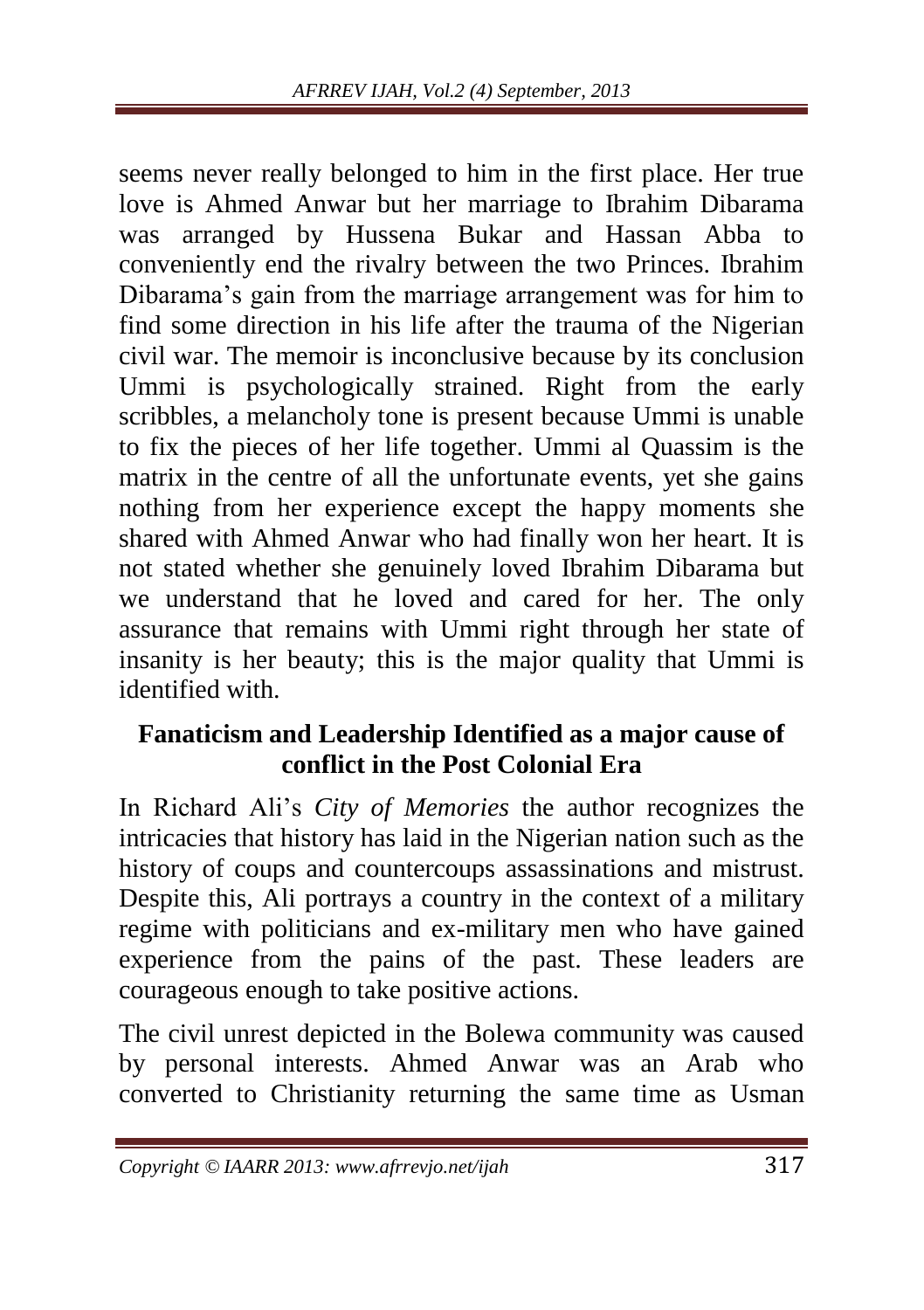Waziri who strengthened his faith studying Islamic theology in Egypt. Although Ummi was now married, they had not buried the hatchet. Their rivalry forms the bedrock of the conflict. The blind followers rout the city with blood for a cause they were ignorant about. On the other hand, Eunice Pam surrounds herself with characters thirsty for vengeance. The motive that unifies them all is the desire to destroy, for the assassins and arms dealer, it is purely monetary. At a personal level, Varak holds a grudge against his people for not recognizing his nobility after his father had died in exile but he also hates the Fulani because they rose to power on the wings of the British. Tyoorse Mark hates the Fulani for ravaging their farmlands and hates the central government for imposing taxes on indigenous landholders. Bolaji's role is to deliver ammunitions to any location on demand. This group of people organized the explosion of mayhem in the central part of the country. They are unstoppable except for the intelligence report that enabled Ibrahim Dibarama to counteract the insurgency and effectively arrest the kingpin. In this scenario Ali emphasizes the importance of leadership working in tandem with the executive and the law. This kind of leadership is undeterred by religion or tribalism. Ibrahim Dibarama gains the trust of Hodio Ardo, a Fulani Chief who informs him about the building up of arms in a remote village. He envisages that the crisis is set to begin from there, therefore; he prepares for the confrontation. Ibrahim lives by the principle that he must not become a victim for the second time. He ruminates thus:

> The last time something similar happened in Bolewa, he had been amidst the swirl of it—had been helpless to halt the madness. He had not understood it, it had taken the death of Ummi and

*Copyright © IAARR 2013: www.afrrevjo.net/ijah* 318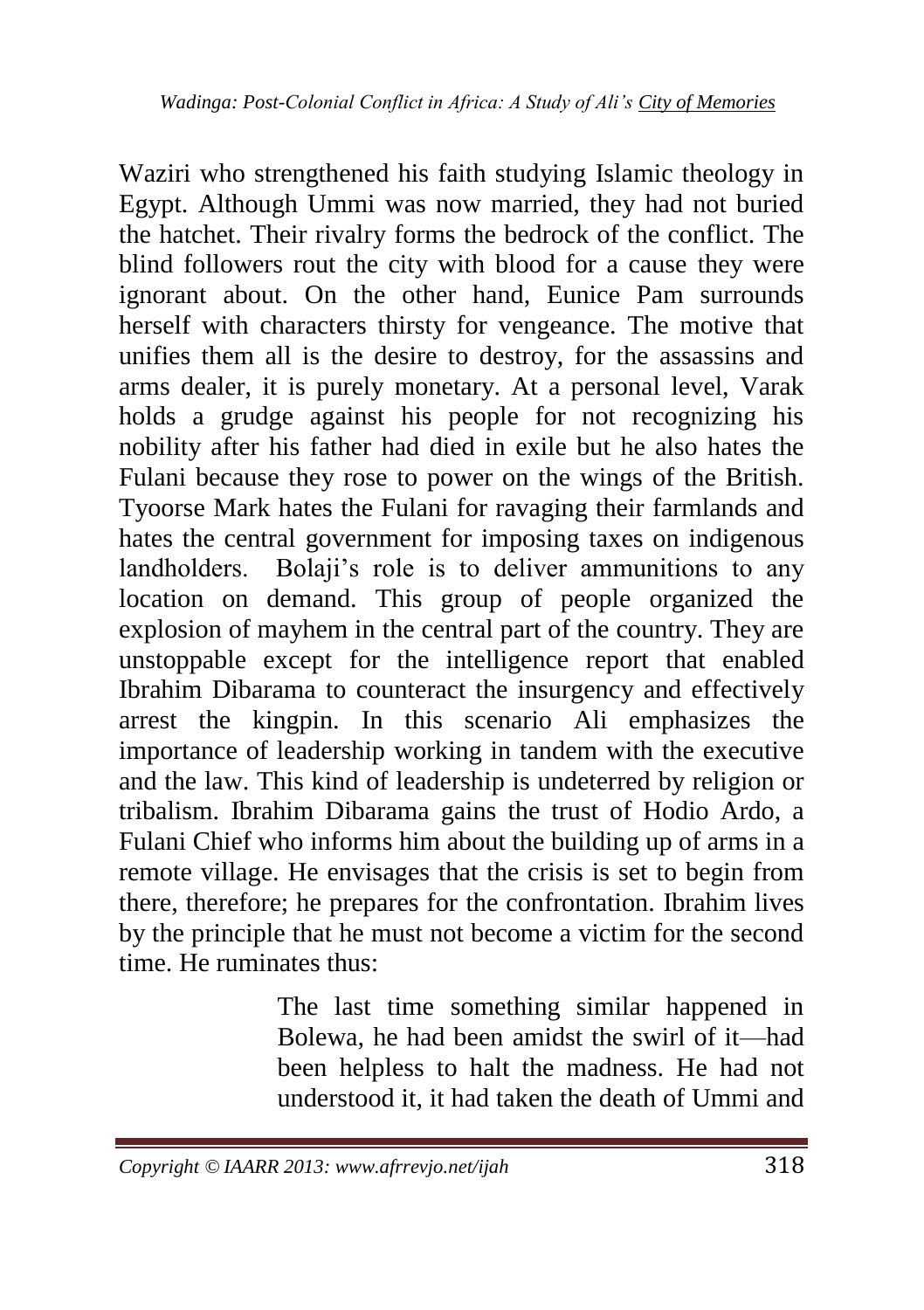a re-evaluation of the war for him to understand. But now, he was schooled in all of Janus's faces. Now he could force history to rewrite itself (Ali, 175).

From the comment above, it is clear that the picture painted about Africa being a continent of war and disorder can be turned around positively if the right leaders are in power. The assumption that conflicts erupt solely because of some "old fault lines" (175) is questionable. The comparison of leadership role in Ibrahim Dibarama and Eunice Pam shows that power can be used for good or evil. The religious fanatics who followed Ahmed and Usman into war did not understand what Hussena explains in these words:

> Religion has a way of calming the restless spirit of the hotblooded young; it does this by suppressing their true feelings, seeking to transmute a hellcat's rage into tranquility without seeking even to understand the rationale and effect of either. And by doing that, what it shows the world is something grotesque, an automaton of an abstraction.

### **Understanding the Notion of Nationhood as neither Religious nor Tribal**

In Richard Ali's *City of Memories* various characters understand the notion of nationhood in different ways. Ibrahim Dibarama explains that he first identified Nigeria through the eyes of Sir Tafawa Balewa (Ali, 51) who was organizing the legislators to form the NPC as a front for the Northern region and subsequently the whole of Nigeria. He had believed in the inclusiveness of all Nigerians until he was murdered in 1966.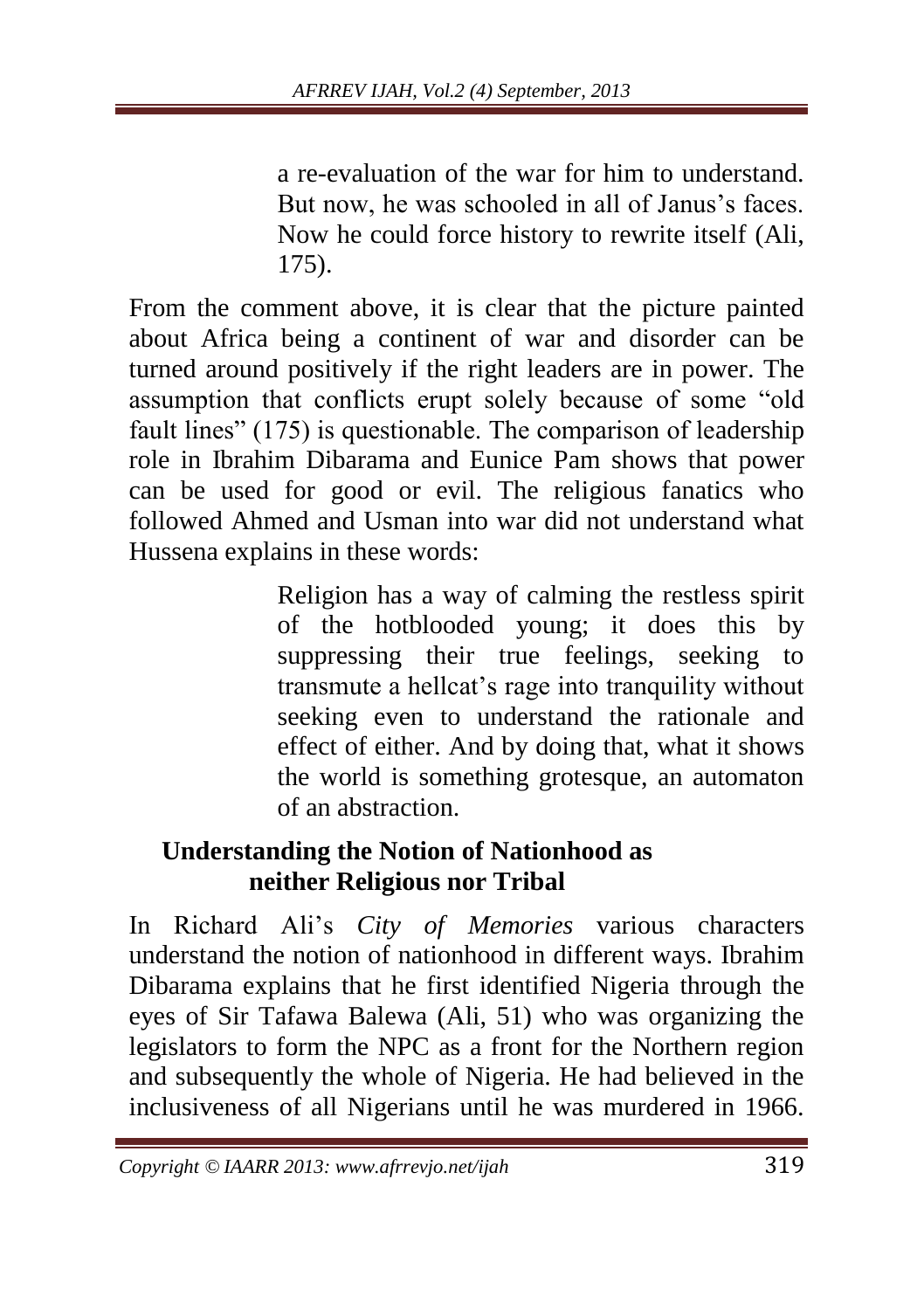Tafawa Balewa was a mentor for Ibrahim Dibarama therefore he lived by his tenets for the unity of all Nigerians. Although his assassination was shocking, Dibarama would not let his dream die away. His closest companion is Rose Dakyen from the North Central region, who proves her loyalty by taking risks to rally some support for Dibarama. His other trusted companion is Zakari to him he had explained to, about his wife, saying that she was suffering from a "schizoaffective condition" (Ali, 52) which to him is a crisis of the spirit caused by the traumatic incident at Bolewa. He continues to explain that the civil war crisis has made Nigeria to suffer from a similar condition. Therefore, the country was also at the brink of being lost except something is done to save her. As Dibarama personalizes Nigeria, Ali suggests through this character that Nigerian citizens ought to personalize the country as a beloved entity that must be nurtured. The divisive elements that often proclaim personal rights need to be integrated to save the country's unity. The proclamation of individual rights, claims and counterclaims give rise to fanaticism which breeds violence.

In Richard Ali's *City of Memories,* George Pam, concludes that: ―…no revolution could bloom in Nigeria from a people's revolt. He had seen the pliancy much earlier than his wife who would see it and become warped by what she saw – the only revolution the people of Nigeria would ever be involved in would be one done for them, a benevolent dictatorship, simply" (Ali, 93). To George Pam there are two conflicting ideas of authenticity in the North Central region; one is cultural while the other is political. The cultural aspect he believes involves the indigenous power-structures already in place before the British intrusion, which upheld individual uniqueness between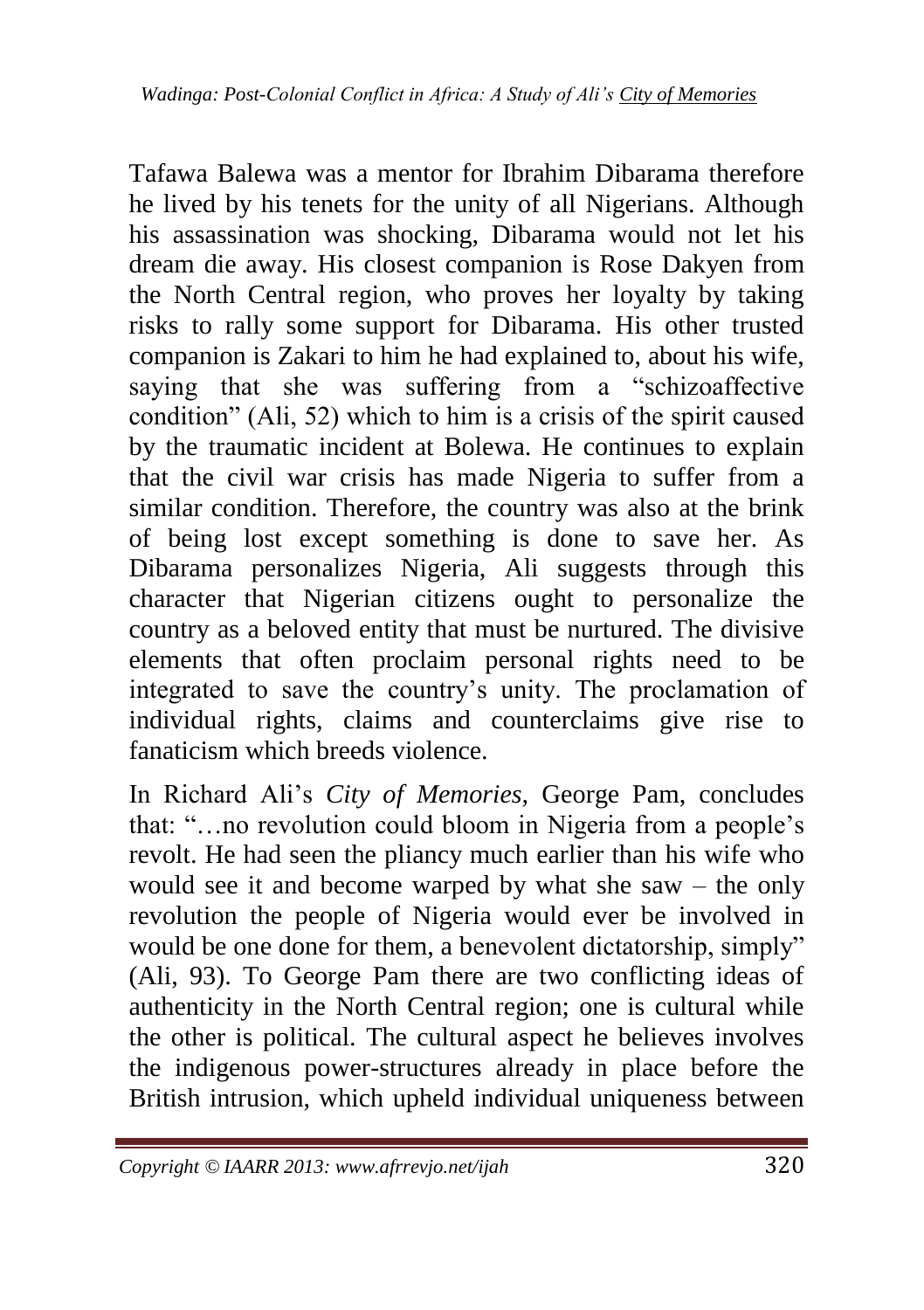the Hausawa and the indigenes. The political angle is that the system of emirates was adopted by the British simply as a tool to organize central Nigeria over and above indigenous Chiefs. He further explains that once the Muslim religion was willfully accepted by the indigenes they soon became known as "Hausawa". Therefore if any division must be made between the notion of indigenes and Hausawa "that line will be drawn in blood" (Ali, 95). From George Pam's perspective, the notion of nationhood or indigenousness is a complex one because it involves both cultural and religious dynamics that cannot easily be separated. For him, the solution lies in a leadership that is potent enough to hold the nation together despite its varying distinctions.

Hungwe Elda's in his book titled *Interrogating Notions of Nationhood, Nation and Globalization in Post Colonial Africa: A Textual Analysis of Four African Novels*. The writer suggests that in Pepetela's *Mayombe* race is demystified to prove that what must be regarded as a parameter of national identity is not race but "identity must be an equal shared consciousness". In Achebe's *Anthills of the Savannah* Elda interprets the role of Beatrice as implying that "the feminine principle therefore" comes in to mend the damage done by the failure of this ultramasculine nation. Order is being restored by women; hence femininity is important in building the nation. Achebe hints that the masculine nation is not the ideal." With regards to Ngugi's *Petals of Blood* Elda states that "Ngugi attacks universalism and wants African unique elements to be identified and not to be clouded by globalization and universalism" this notion Elda also shares with Achebe's *A Man of the People* in seeing globalization as undesirable and exploitative for developing countries. In conclusion, this scholar maintains that the term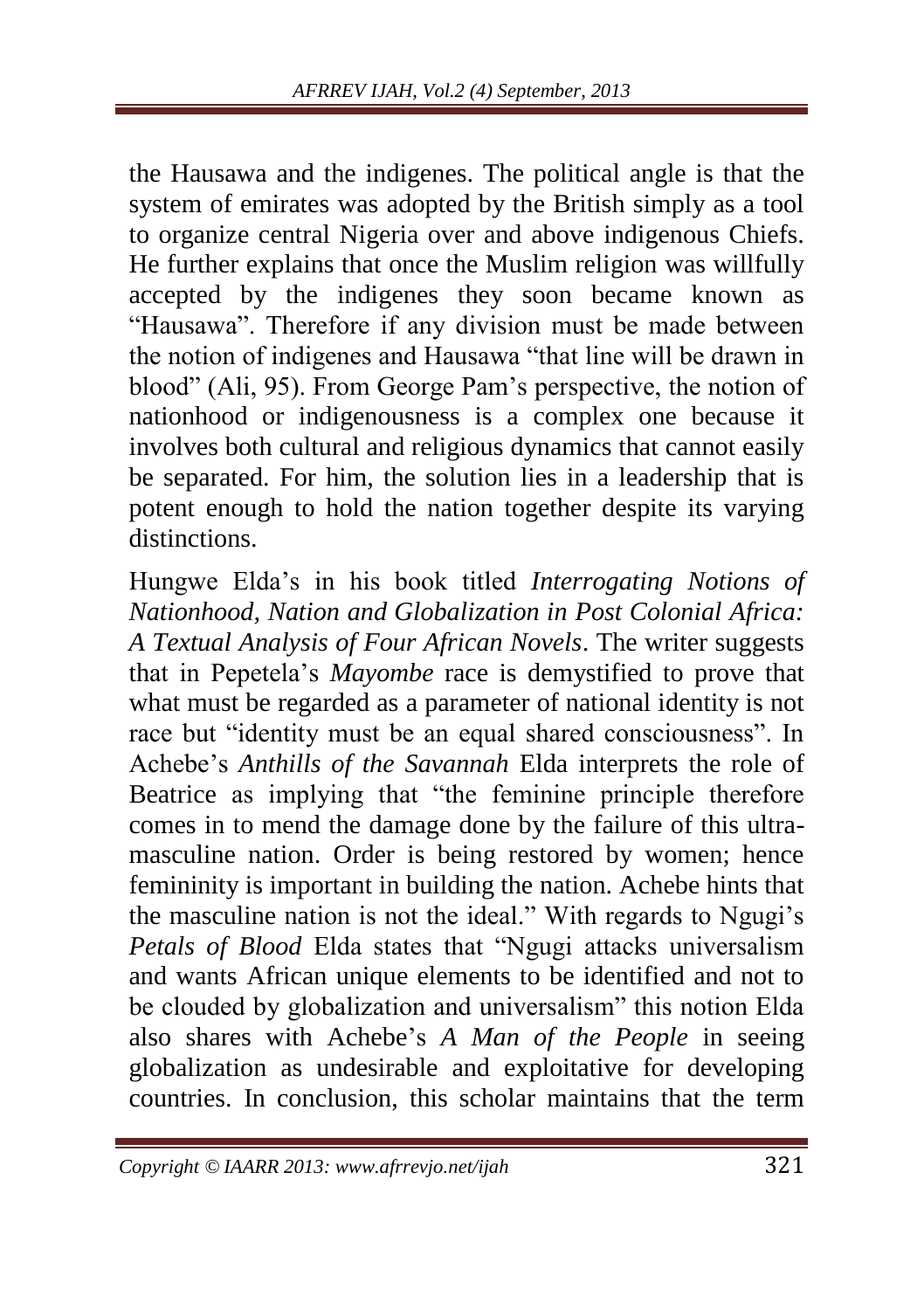nation has its weaknesses although it can also be a source of unity.

## **The Role of Feminism in Post Colonial Conflict**

In Richard Ali's *City of Memories* the female characters are portrayed as determined and well educated. Eunice Pam is a force to reckon with in political affairs. Her studies at the Columbia University influenced her interest politics. Unfortunately she gets involved with the politics of bitterness. She proves to be an expert in mobilizing women who are willing to do her bidding because they share a sense of loyalty to her. She achieves this by beginning a campaign to create the Mineral Fund which subsidized tertiary education fees for all girls. Her Help-One Foundation assisted indigent students with scholarships. She soon selected the most intelligent ones for her personal agenda. These women were the secret behind her power and influence in the state. The elderly Dije Shetima had no problem sharing information between Eunice Pam and the assassins because she had an axe to grind with Faruk's late mother for stealing away, Ahmed Anwar's attention.

On the other hand, her daughter Rahila, is a Marxian feminist. This philosophy influences her activities at the University campus and explains why her mother felt that she had scored a point against Rahila when she accused her of endangering other ordinary students with her unionist activities while knowing that she can hide under her mother's protection. This accusation hurts Rahila badly because she desires to be a crusader fighting for Student's rights like her dear Father had done. This Marxian influence reflects in her refusal to bask in the comfort that her mother freely provides and her conclusion that "God was no longer in religion... the truth is that faith had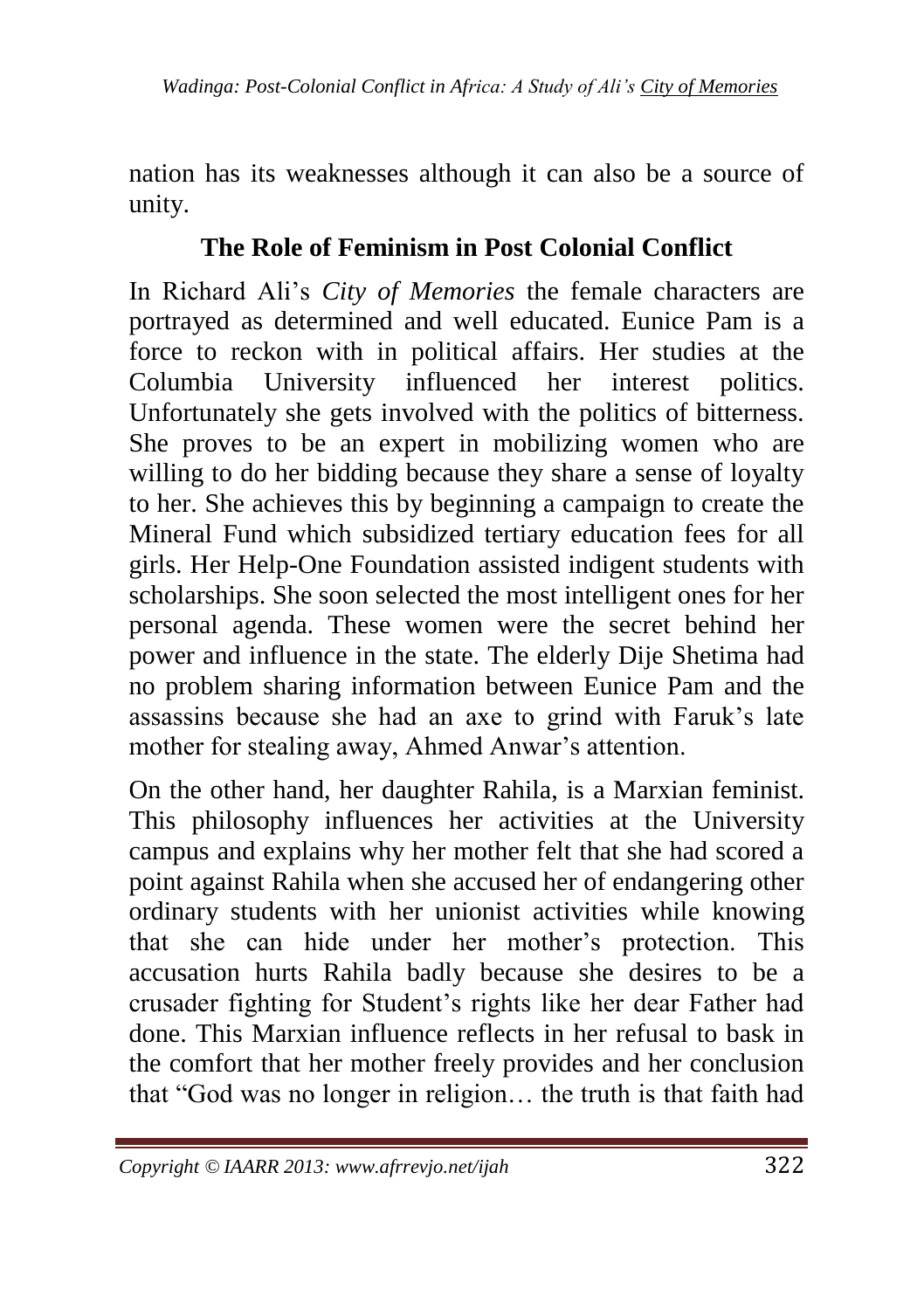been lost and re-lost a thousand times before it ever got to Africa" (Ali, 269). Her feminist tendencies show during herself exile as she tells Funmi that although they have run to a church establishment for refuge... "God is a Woman. Religion is a Man but God is a Woman (Ali, 284). In Rahila's philosophy, the quality of protection and genuine love can only be discovered in a female personality.

Through these characters, it can be concluded that in post colonial Africa, feminism may be manipulated negatively for destructive purposes. From Rahila's personage, we can identify women as intelligent and passionate people who operate on the principle of our shared humanity and justice rather than hatred. Rahila demonstrates this trait in her adoption of Nabila as a young friend whom she sponsors in her educational pursuit asking for nothing in return. She feels compassion for Funmi who had been sexually abused by an uncle. The dividing line between mother and daughter is the motive behind their female bonding. One is genuine while the other is manipulative.

This positive kind of feminism is championed by Ngugi and Achebe's female characters, as expressed by Elda:

> The female characters Wanga, in *Petals of Blood*  and Waringa in *Devil on the Cross* who are playing active roles in their nation's histories by resisting being pushed or tempted into accepting subservient, degrading or decorative roles. Equipped with education, resilience and the will to survive, females are placing no limitation on their capabilities, and Achebe expresses the urgent need for strong female voices in African societies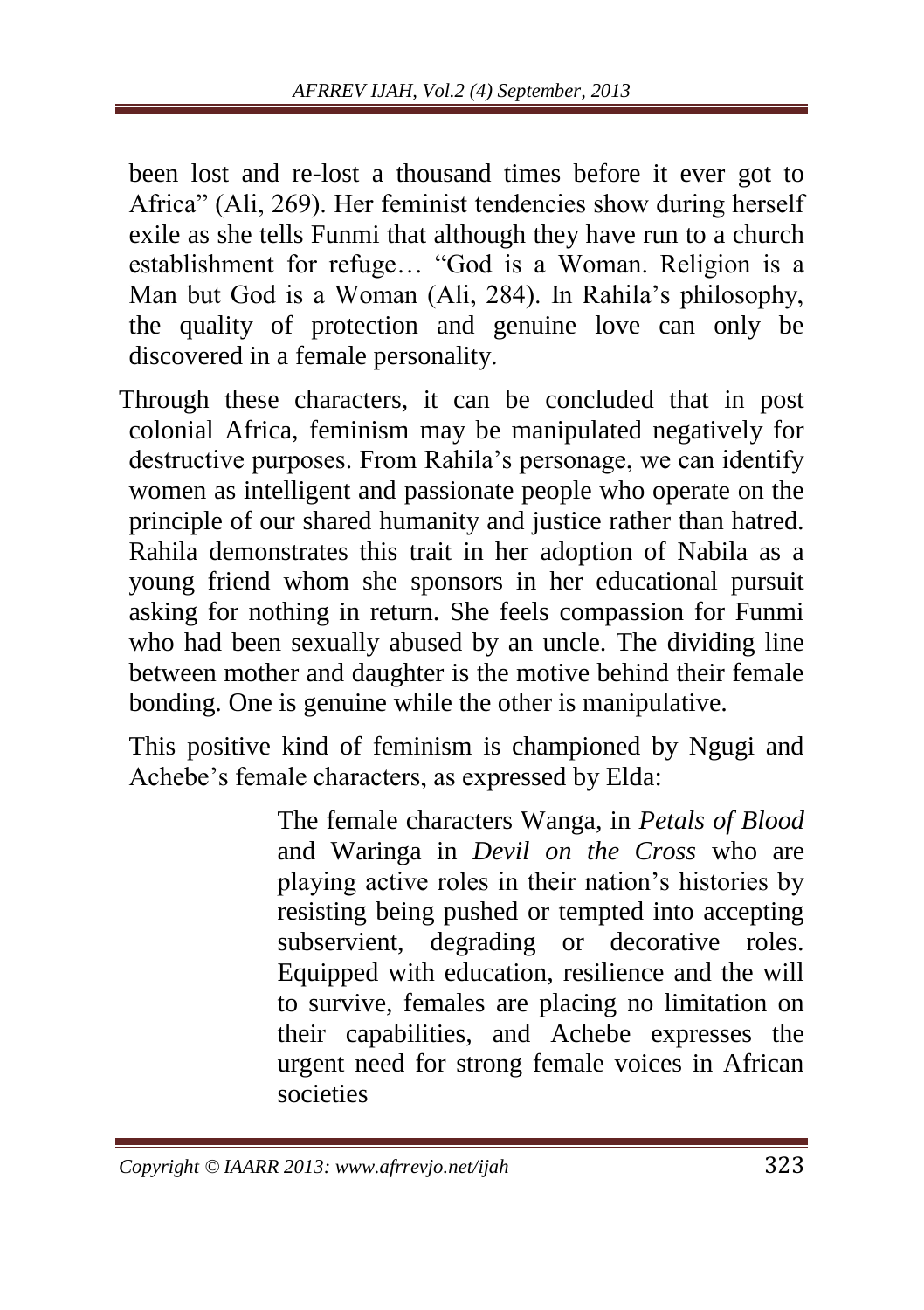### **The Water Motif as a Symbolism of Love**

One of the recurrent images or dominant idea in Richard Ali's *City of Memories* is the search for water. From the beginning of the novel, the insane Ummi al Quassim in her soliloquy is straining to fetch water from this "deep deep well" (Ali, 7). Her thoughts are clear enough to remember the love poem that Ahmed Anwar once wrote to her but his personality is no longer real nor stable in her mind. She thinks that she must mourn for her son that was shot dead in her stomach. She thirsts for water that she is unable to fetch.

Similarly, Faruk is struck by Maryam Bazza's rhythmic movements a she fetches water from the well and for this reason alone he begins to notice her. To Faruk, Maryam was a girl at the well. She later expresses her interest in him and her desire to be recognized as a woman by Faruk. Faruk's composure is commendable because Maryam easily offered herself to him but he did not take advantage of her. He is attracted to her but identifies her as immature and an archetypal Ummi al Quassim. Maryam's journey to the well is in a bid to achieve some sense of love and belonging from Faruk with whom she has fallen in love with. Drawing water from the well is an act of initiation into the triangular love affair of loving someone who loves somebody else.

In Faruk's definition of love as he expresses it to Rahila, he says:

> Love is the dry grasses waiting for the rains to return, I think of it as faith; those grasses could just dry out and die or burst into flames and incinerate themselves but they don't they hold on. And when the first rain comes, faith pays off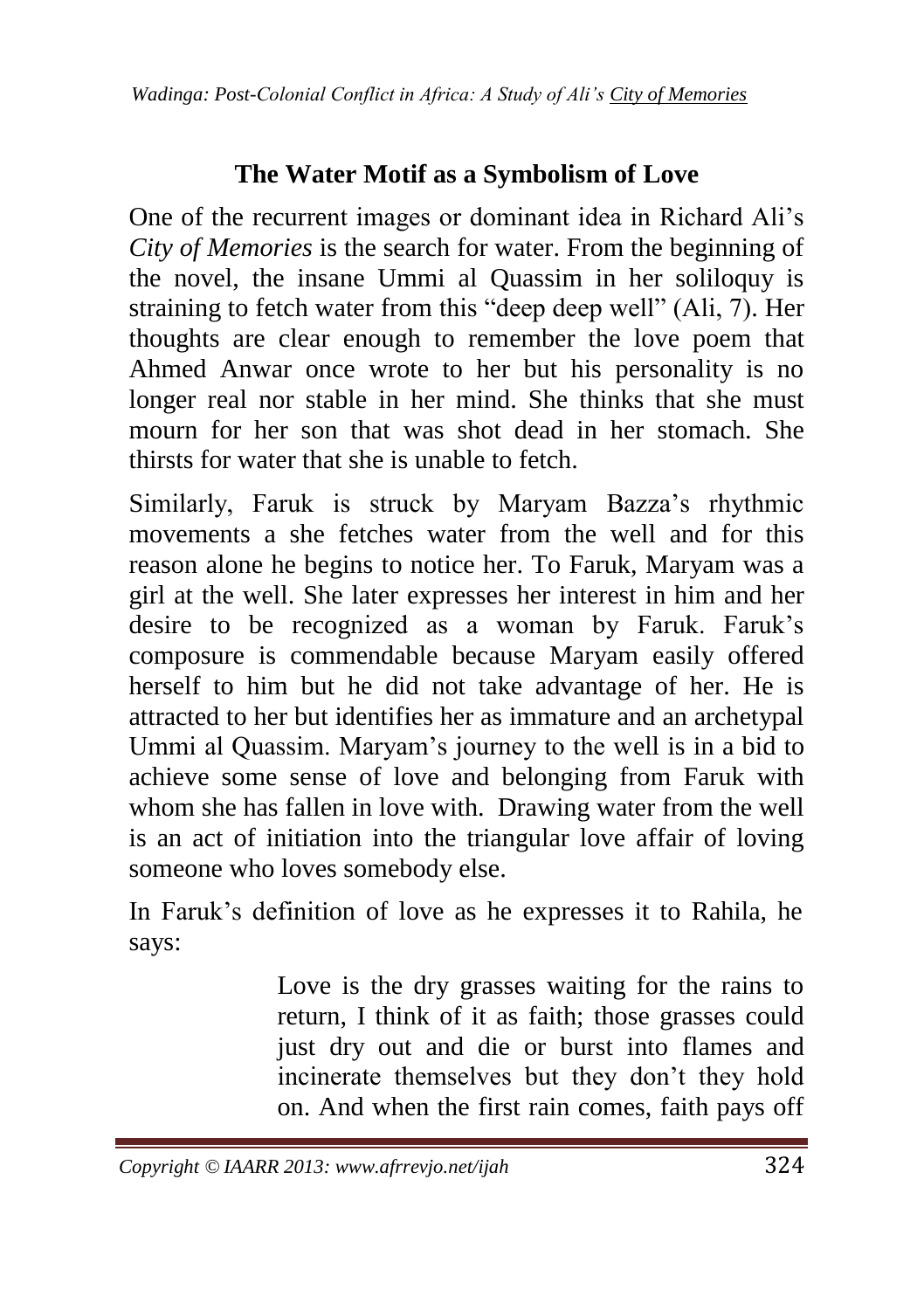and they are green again. That is love to me (Ali 98).

The binding motif in these illustrations is water and all these characters are seeking for love from the deepest recesses of their hearts. Ummi is unable to find it. Maryam Bazza's love is not reciprocated because of Rahila's presence in Faruk's heart. Rahila must pass the trial of her love for Faruk like the "dry grasses waiting for the rains to return" she waits for Faruk to return and find her. His love is like the rains that rejuvenate the luster in her heart, giving her hope for a fulfilled future.

#### **Conclusion**

Post colonial conflict in Africa is filled with many dimensions of which Richard Ali has not ignored. In *City of Memories,* it can be said that despite the seeming complexity of conflicting ideas and beliefs, tolerance and mutual respect made the Bolewa community a haven. This, however, did not happen easily. Bolewa learnt from the bitter lesson of past conflicts which they desire to erase from their minds. Some issues highlighted in this discussion include: the quest for identity and history; fanaticism; the notion of nationhood; the role of feminism, love and rejuvenation. Richard Ali's fictional construction stirs interest through the use of suspense, which is at its highest during the assassination attempt. Fate still plays a vital role in Faruk's and Maryam's escape from the assassinator's target. Faruk's strength of character is admirable because of his courage to face the conflict head-on until he finds the answers he is searching for. These answers prepare him for maturity and self actualization. From this study of Post colonial conflict in Ali's *City of Memories,* it is evident that conflict in Africa may be misinterpreted by outsiders. The most